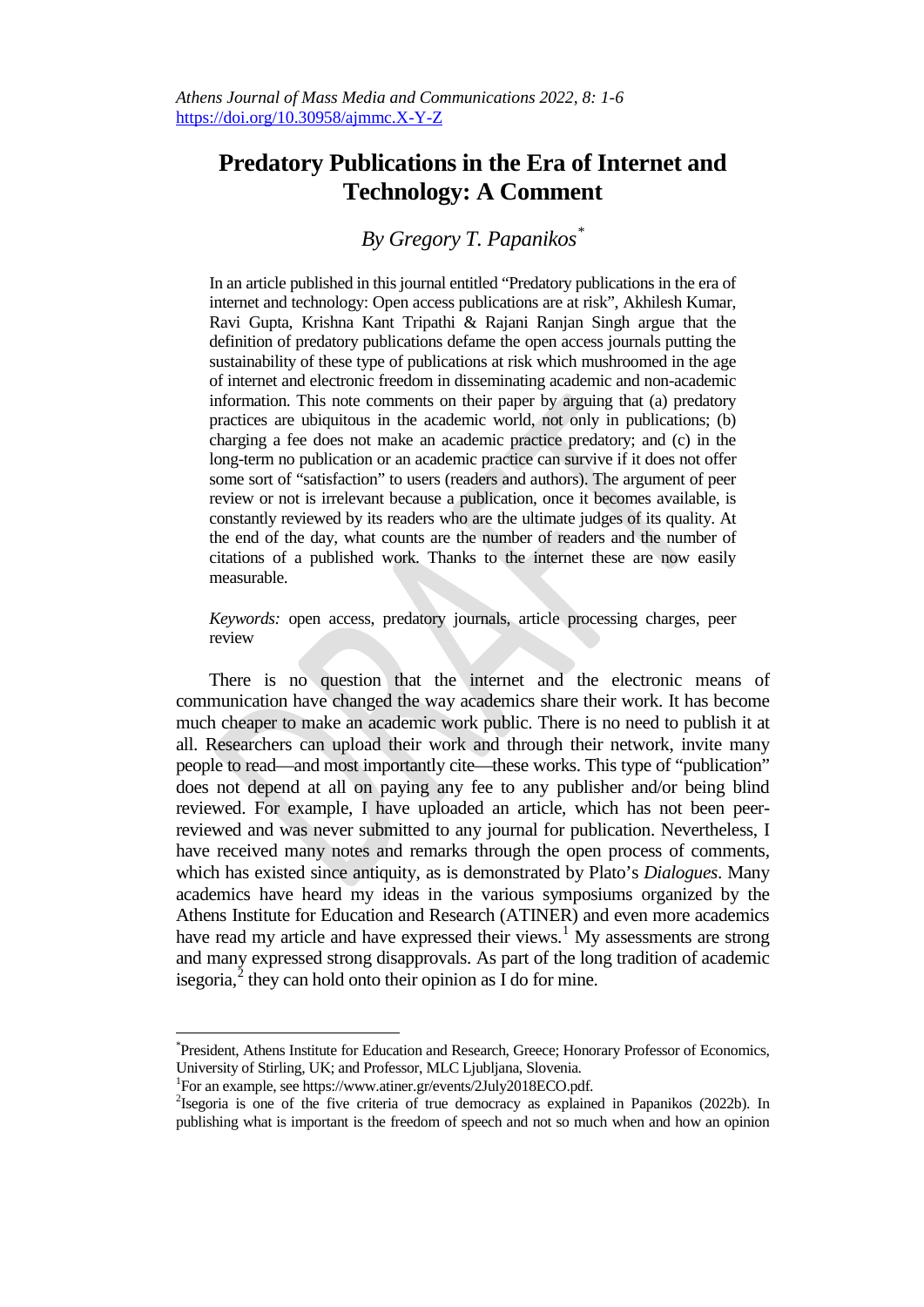**.** 

Within this context, I found the paper by Kumar et al. (2022) published in this journal extremely informative. However, what motivated me to write this comment is the link they make between paying a fee to publish, the open access of the paper and the peer review quality. I think this relation is irrelevant and should become a non-issue. However, there are other issues which I want to clarify in this commendatory.

The authors aim at defining what they call the "core features of a predatory journal" and distinguish it from what they call a "legitimate journal".

I should start with the use of the word "predatory".<sup>[3](#page-1-0)</sup> I would like to point out that such "predatory" academic practices go back at least to ancient Athens when Socrates accused the sophist Protagoras of charging ("predatory") fees for his teachings. Protagoras, quite naturally, responded that he is worthen any penny of it because his students receive useful education, i.e., they can become better citizens and household managers. On the other hand, it is well known that Socrates did not charge a dime for his teachings. In using today's jargon, Socrates' lectures were "open access" while Protagoras' were not. As we learn from Plato's dialogue *Protagoras,* both Socrates and Protagoras were in high demand. Many wanted to listen and learn from them. This is the first evidence we have that "predatory" practices have nothing to do with the quality. I strongly believe that this holds true even today and I think the authors should have emphasized this point of view even though my reading of their paper gives me the impression that this fact underlines their arguments.

Let me start by saying (as an economist) that when there is an unimpeded function of a market, as the market of ideas and knowledge is today, the word "predatory" has no meaning whatsoever. However, for the sake of the arguments made in this literature, I will accept to mean whatever is understood to many, which implies that some unidentified people are cheated (readers? authors?) by paying for something of low quality. From an economists' point of view, such practices have no future because there will be no market for them. In a free market nobody is cheated, especially in the long-term.

The authors deal only with "predatory" publications and leave out more important "predatory" practices that have been applied for ages in the academic world; especially in those countries which are pioneers in defaming independentlypublished academic journals. By the way, defaming a competitor is a practice which is followed by many, but it is the bad face of competition. Saying that you publish a good journal is good practice. Saying that others are bad is a bad practice, and it does not make you good or better. Historically, these countries have been the protagonists of creating practices of unfair competition including unethical means to achieve it.

made public. In other words, it requires democracy. However, democracy requires education as explained in Papanikos (2022c).

<span id="page-1-0"></span><sup>&</sup>lt;sup>3</sup>Throughout my paper here I will be using quotation mark to indicate that the word predatory has no meaning in this context. Charging a fee is legitimate economic practice as long the competition is fair. As I argued in Papanikos (2022a), the problem with academic publishing is that a few oligopolies control the industry.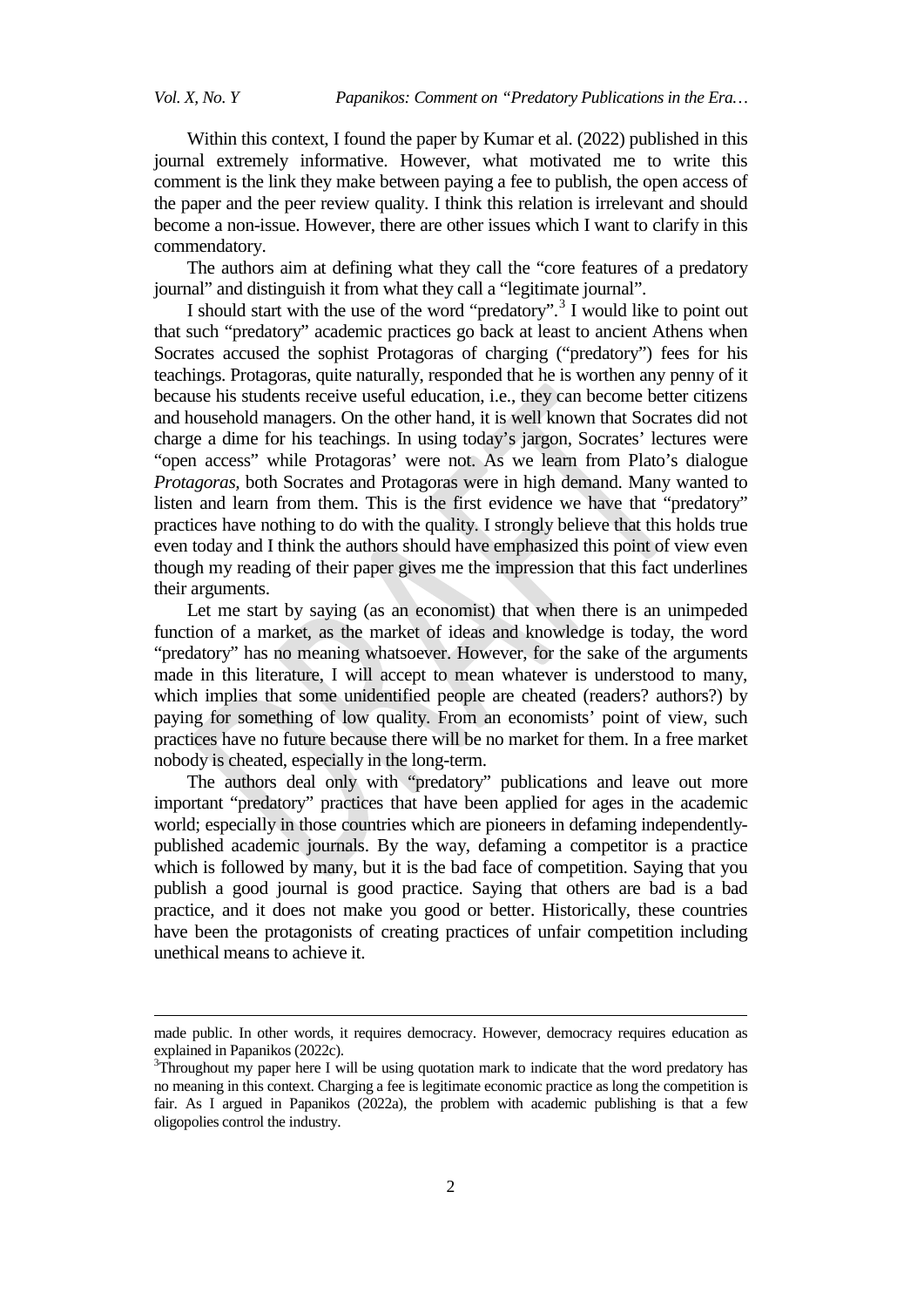Papanikos (2022a).

What are the various types of "predatory" academic practices? In my nonpeer reviewed paper mentioned above, I have categorized "predatory" academic practices into four types: "predatory" publishing, "predatory" academics, "predatory" conferences, and "predatory" universities. Kumar et al. (2022) discuss only "predatory" publishing, ignoring the other three, which are more important because they have been around for a very long time and the money to be made are much more than by "predatory" publishing. Since this is a comment on their work, I will restrict my notes to "predatory" publishing only. My thoughts on the other three types of "predatory" academic practices are expressed in my paper,

The authors' first task is to define what "predatory" publications are within the context of open access. They state that, "Open accessibility and peer-review are two defining features of an open-access journal, and failing any one of which excludes an article/journal/publication to be considered as an open-access journal." After citing the Budapest Open Access Initiative, they write that, "It is vital here to note that mere accessibility to everyone free of cost does not confirm an article/journal/publication to be called open access, rather, additionally it needs to be peer-reviewed too."

I disagree with the link they make between open access and peer-review. I guess the authors mean blind peer-review as being more credible. My article on "predatory" publishing has been uploaded without any peer review. Their paper has been uploaded after a peer review. Both are open access but they differ in their peer-review. Does this say anything about the quality of the two papers? Does this make my paper a "predatory" publication and theirs not? Who decides anyway? The authors I think do not emphasize the self-defamed process by publishing something. My reputation is at stake–whatever it is worth—when I make a writing of mine public that does not meet some minimum academic standards. My "name" is exposed to the international academic community by publishing something which is of low quality. Thus, what counts is not the publication outlet and the process of accepting it, but whether my paper can stand on its own in the world of knowledge. If academic people find it useful, then the process of publication is irrelevant. This process includes both accessibility and review. If my paper is ignored by the academic community, let's say within five years, i.e., nobody has read it and no one has cited it, then where and how it was published is a useless discussion. In the academic world, what counts is not where and how you publish, but how many reads and citations you have and of course your h-index or any other objectively determined index. In the old good days, the same applied to a Ph.D. thesis. A good thesis, irrespectively of the university and the supervisor, is only good if publications came out of it. I remember at that time the threshold was five years. If, in five years, no publication came out of it, then it was considered that your Ph.D. had no worth and it was considered as never awarded. I think this still holds true today.

The authors make a link between lifelong learning and open-access. Their argument I think is weak if by lifelong learning they mean the institutionalized supply of lifelong knowledge and practice. In this case, the issue is completely different and refers to the other types of "predatory" academic practices. Many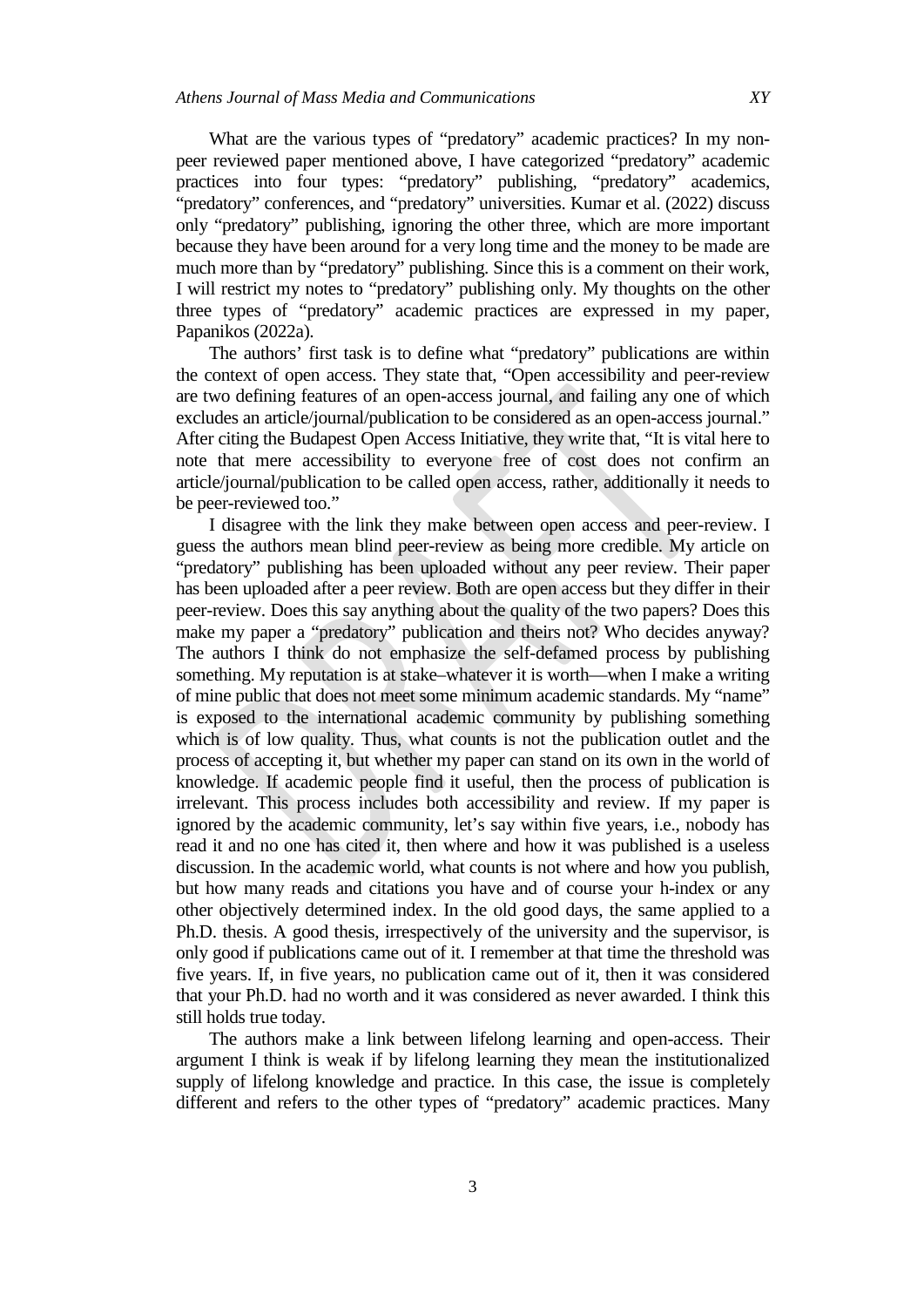educational institutes—including well-known universities—supply courses and programs (seminars) which aim at all those who demand systematic lifelong learning, which in almost all cases is very specific and aims at a particular profession/vocation. This discussion is not relevant to "predatory" publishing. On the other hand, if by lifelong learning they mean my continued learning as an academic, then I never faced a problem with open access because my university affiliations always paid for my access to books and journals. In addition, over my lifelong learning my network of professors and researchers provided me with open access to their work. I am the rule and I never heard of an exception. As a matter of fact, the older an academic gets, the wider his/her free access to learning material becomes. This is a non-issue.

Then the authors discuss a disreputable case of a librarian who developed a black list. Reputable academics develop only white lists. I think the authors make a mistake to pay attention to a truly predatory<sup>[4](#page-3-0)</sup> "academic". I will ignore this discussion, but I pose the following question to the authors: do they know that one of his criteria is not if a journal is NOW "predatory", but whether it has the POTENTIAL to become predatory in the future, according to one man's opinion, which is applied to all journals independently of its subject matter? His website and many others are what I call in my non-academic, Aristophanic and Socratic ironic paper, "academic pornographic sites". This is the end of this discussion.

Unfortunately, the authors fall into the same trap, I am sure unintentionally, to uncritically state that, "… several low-quality publications". Who are we to judge if a journal is of low or high quality? What are the criteria? Is a policy journal of low or of high quality? Is a journal which accepts opinion papers a low or a high quality? Is a journal of case studies of a high or of low quality? I offer one economic criterion to judge all journals: Journals whose readers and authors pay money to have access to them (read and publish) are good-quality journals. The value of the journal increases with the number of years of its publications and most probably at an exponential trend. Thus, a good-quality journal depends on the number of people who read and nothing else.

The authors then proceed by presenting 10 studies which in one way or another classify "predatory" journals as the ones which charge a fee, are not peerreviewed and provide poor editing services. All these are very weak criteria. Let me discuss these criteria in brief. Firstly, charging fees cannot be used to distinguish between a good and bad journal. Usually, top-quality journals (many readers and citations) charge very high fees. Secondly, the peer review is not very important. What counts is how many read the paper, and most importantly cite it, i.e., how many use the paper to produce new knowledge. Thirdly, one of the useless criteria is editing services which has nothing to do with the quality of the paper. Assume I write and publish an economic mathematical paper which makes a major contribution to knowledge, but my English is very poor and the journal cannot afford professional editing services. Is this a bad or a good journal? Is my paper good or bad? I get many citations and readings and nobody cares about my bad English. Editing is very tricky business especially when you write a "political"

<span id="page-3-0"></span> $\frac{1}{4}$ <sup>4</sup>Note that I do not use quotation marks because he is a classical example of a predatory case, i.e., he makes money by blackmailing independent publishers.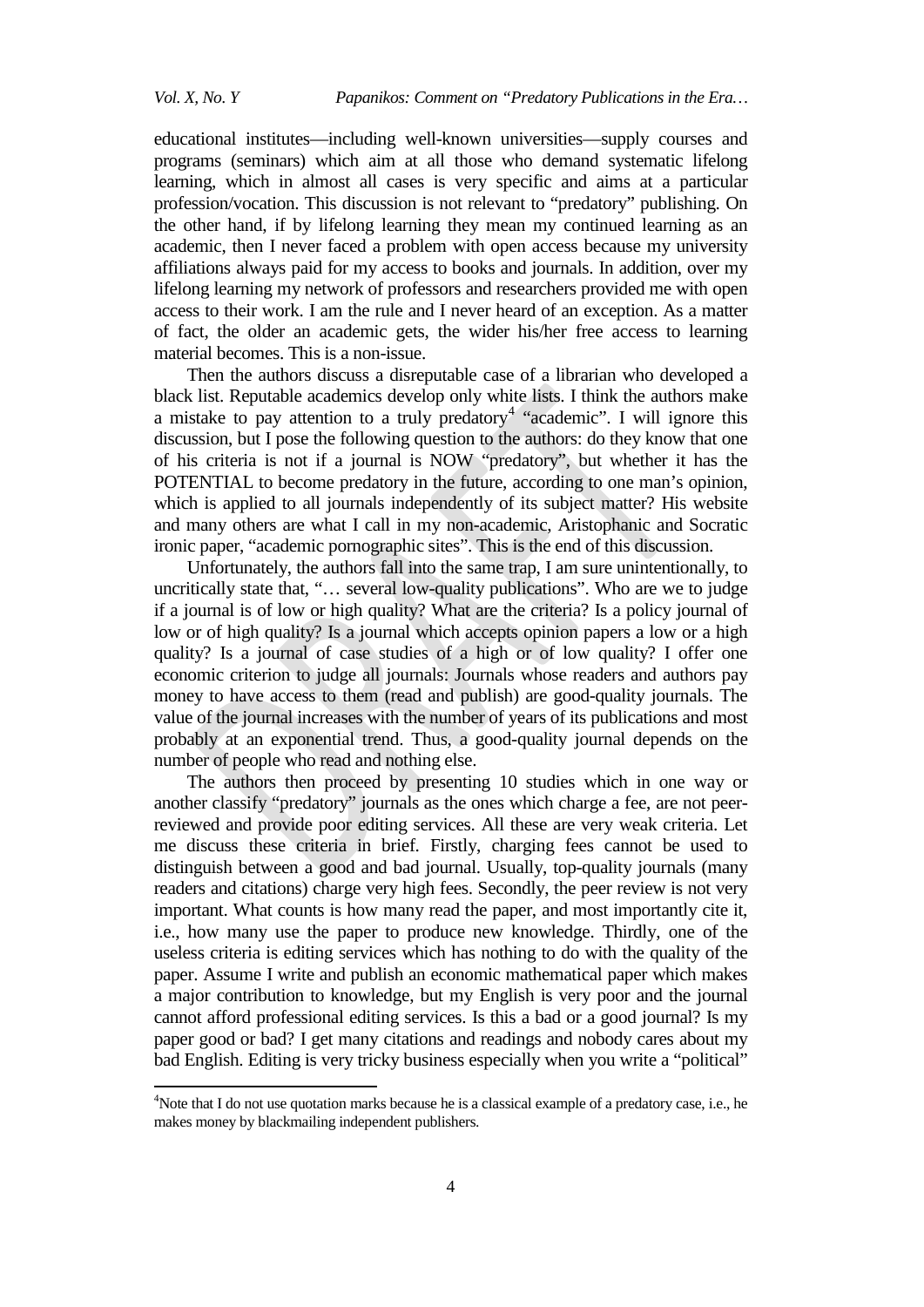paper in English and it is not your mother tongue. Good English may give a different meaning to what someone wants to say. A controversial issue by itself. This important issue deserves a separate paper, but I do say something in the concluding sentences of this note.

The last two sections of their paper discuss the issue of pay and peer review. They observe the obvious. Open access is neither necessary nor sufficient to classify a journal as being "predatory". However, they leave unanswered the most important question: who has the divine right to decide which journal is "predatory" and which is not? A predatory librarian? The answer to this question is very easy and economics can help because the whole issue is about money. If a journal is demanded, then it is a good journal. What does it mean that it is demanded? It simply means that academics read it and researchers submit papers to be considered for publication. This is the only objective fact which can be used to determine if a journal is good or bad. After all, only the academic community has the right to choose which journals to read and which journals to submit papers to be published. Nobody else. Paying or not paying, peer reviewing or not has nothing to do with this objective fact. Nobody, and especially not "predatory" academics, has the academic credentials to subjectively evaluate journals; any journal. The authors come very close to the same conclusions when they correctly state that we should stop talking about "predatory" publishing and start talking about deceptive and low-quality journals. However, who has the academic authority to make such a judgment? Nobody is my answer. Let the academic community decide by reading and citing the papers. It is the only objective criterion. All the others are subjective, biased and in many cases deceptive and predatory, the latter word without quotation marks.

I would like to conclude by stating my own experience with publishing with ATINER. All ATINER's publications charge no fees whatsoever. They are blind peer reviewed, but my feeling was always, and still is, that this needs serious improvement. To solve this problem, we open up the process of reviewing by inventing a unique process. All papers which are desk accepted<sup>[5](#page-4-0)</sup> (not a blind review stage) are uploaded onto the website as papers-to-be-reviewed. We then invite the world community of academics to comment on the papers. Some get no reviews whatsoever, in which case ATINER returns the paper stating the obvious: we cannot evaluate the paper because nobody wanted to review the paper. Others get many reviews. It is amazing the diversion of the reviews we get; from accepting without any change to vehemently rejecting it. And this refers to the same paper. On the other hand, we make clear that English is not a reason to reject a paper. Good English does not determine quality. I should tell a story about this. The late Professor and Dean Yorgo Pasadeos was the editor of our series of books on mass media and communication and in 2014 he inaugurated, as chief editor, the Athens Journal of Mass Media and Communication. Pasadeos was fluent in Turkish language as well as in Greek, French and English. In many cases, articles

<span id="page-4-0"></span><sup>-&</sup>lt;br>5  ${}^{5}$ This process of first desk accept/reject and then the blind peer review is by itself an indication of the stupidity of the whole effort. Why the review is blind? How can I be biased as a reviewer if I know the author? I am commenting the paper by Kumar et al. (2022). How would my judgments differ if I did not know their names? Mysterious processes that I do not want to take it further.